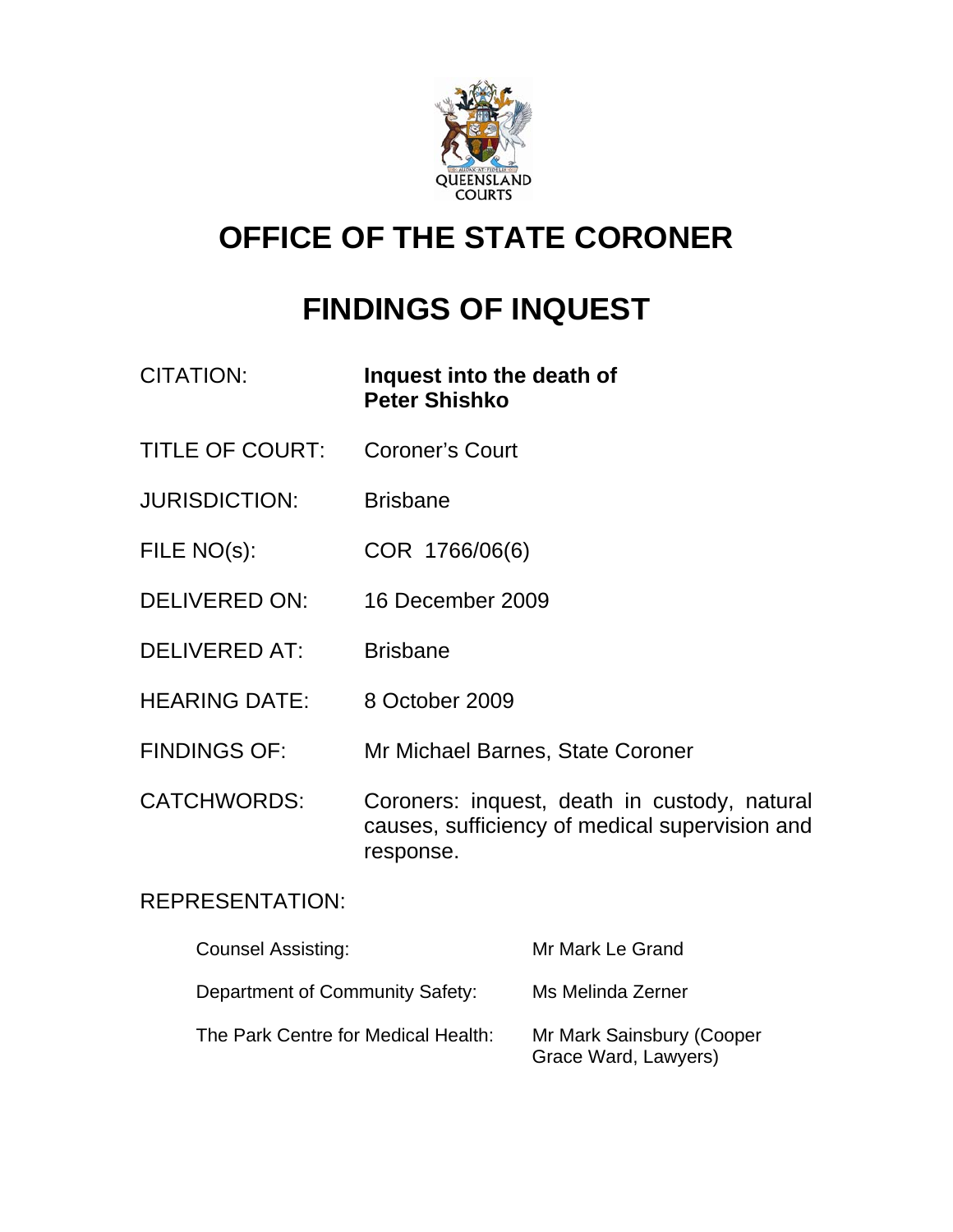# **Table of Contents**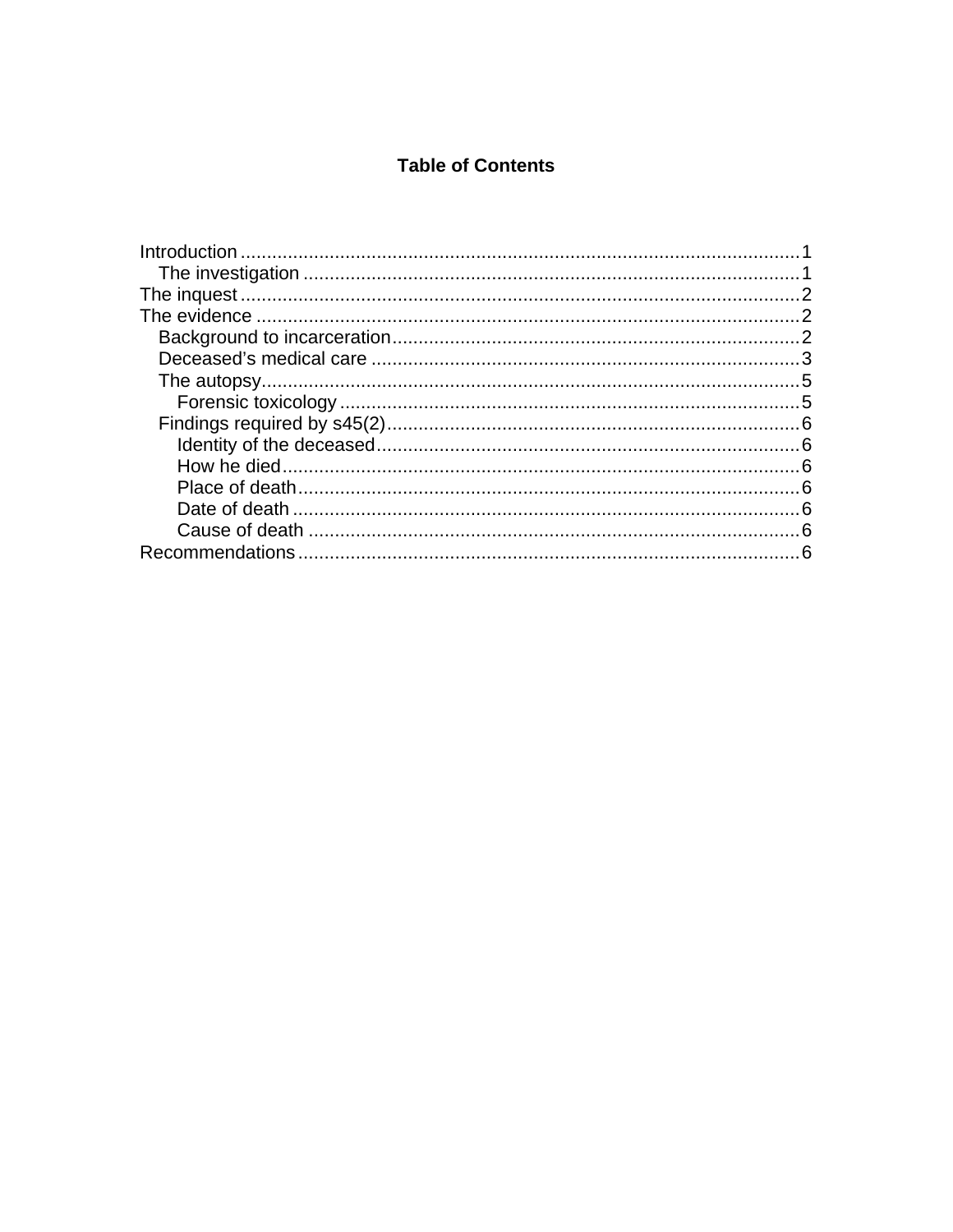<span id="page-2-0"></span>The Coroners Act 2003 provides in s45 that when an inquest is held into a death in care, the coroner's written findings must be given to the family of the person who died; each of the persons or organisations granted leave to appear at the inquest; and to various specified officials with responsibility for the justice system. These are my findings in relation to the death of Peter Shishko. They will be distributed in accordance with the requirements of the Act and posted on the web site of the Office of State Coroner.

# **Introduction**

Peter Shishko died while on remand and under an involuntary treatment order in an isolation room at The Park Centre for Mental Health at Wacol on 18 June 2006. Mr Shishko was a 47 year old male Caucasian remand prisoner previously accommodated at the Arthur Gorrie Correctional Centre at Wacol.

Because the incident was a "death in care" within the terms of the Act<sup>[1](#page-2-1)</sup> it was reported to the State Coroner for investigation and a possible inquest.

These findings

- confirm the identity of the deceased, the time, place, circumstances and medical cause of Mr Shishko's death;
- consider whether the actions or inactions of any person contributed to his death;
- consider whether the medical treatment afforded to him at The Park Centre for Medical Health (PCMH) was adequate and reasonable; and
- consider whether any changes to procedures or policies could reduce the likelihood of deaths occurring in similar circumstances or otherwise contribute to public health and safety or the administration of justice.

# *The investigation*

l

Detective Sergeant B A Swift and Plain Clothes Senior Constable Mark Kickbusch attended Mr Shishko's room at the PCMH at about 3.00am. From their observations they could not find anything that suggested an external influence on the causation of Mr Shishko's death.

<span id="page-2-1"></span> $1$  s8(3) defines "reportable death" to include deaths in care and s7 requires that such deaths be reported to a coroner or to a police officer who, in turn, is required to report to a coroner in writing. Section 27 requires an inquest be held in relation to all deaths in care which raise issues about the deceased person's care.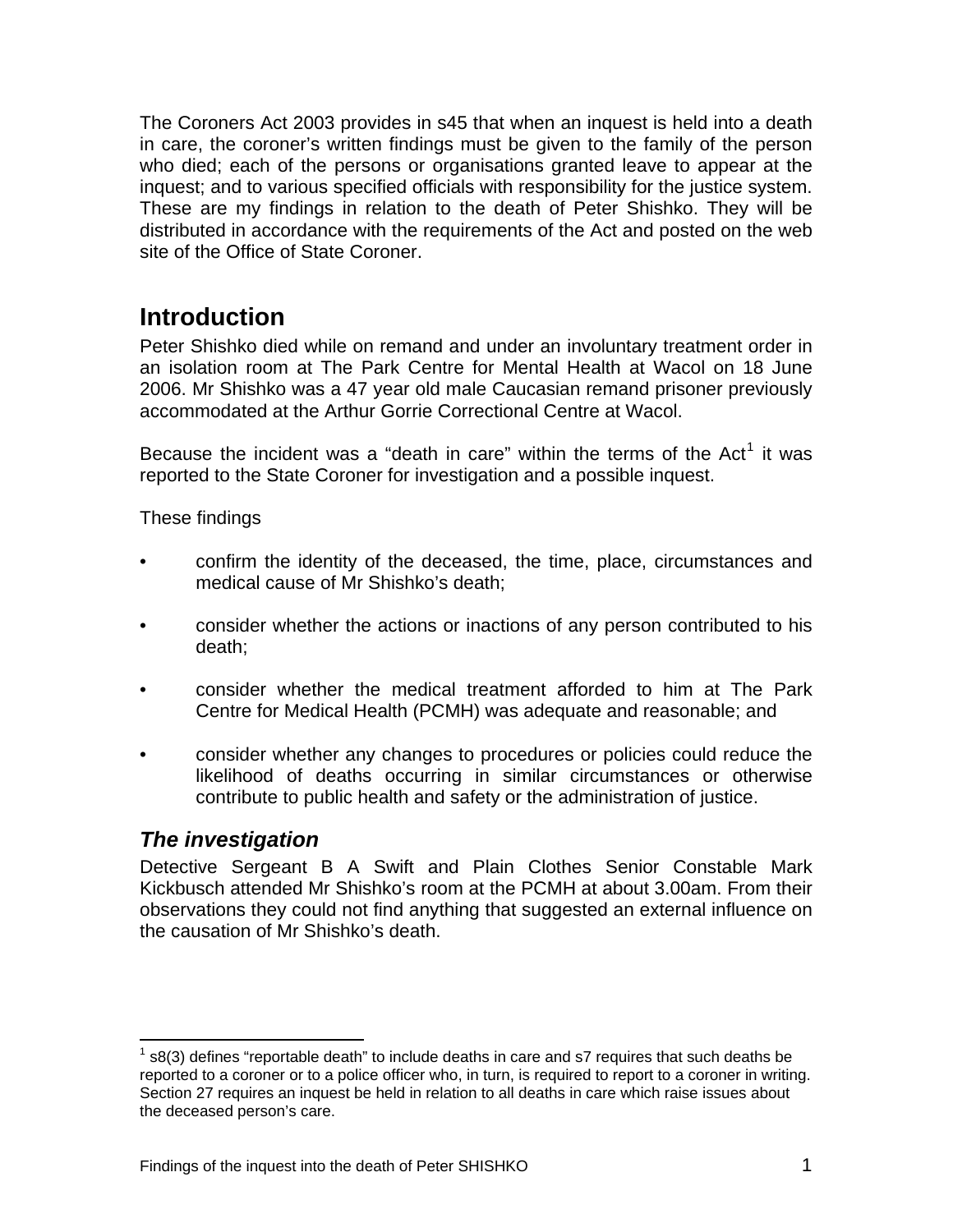<span id="page-3-0"></span>Sergeant Dennis Ryan of the South Brisbane Scenes of Crime office attended at the scene and in the presence, and at the direction of Detective Sergeant Swift, took a number of photographs of the seclusion room and of the deceased.

Thereafter the investigation languished. When, after numerous requests and directions, Sergeant Swift finally provided a report two years and two months after the death, it was seriously inadequate, containing only scant statements from two witnesses and no analysis of obvious issues such as the quality of the care provided to the patient/prisoner while he was in custody.

I readily appreciate the difficulty police officers may face when attempting to investigate deaths that occur in a medical setting which is why staff of this office are always available to assist with suggestions and the nomination of independent experts. I have seen no evidence in this case that technical challenges caused the unacceptable delay. I conclude Sergeant Swift failed to give the matter appropriate attention. I acknowledge the apology received from the Assistant Commissioner, Metropolitan South, and take heart from his advice that the progress of coronial files in the region shall henceforth be audited and monitored.

# **The inquest**

An inquest was held in Brisbane on 8 October 2009. Mr M Le Grand was appointed as counsel to assist me. Leave to appear was granted to Ms M Zerner for the Department of Community Safety (the successor to the Department of Corrective Services) and Mr M Sainsbury of Cooper Grace Ward, lawyers for The Park Centre for Mental Health.

All of the statements, records of interview, photographs and materials gathered during the investigation were tendered at the inquest. The evidence was reviewed and submissions were made to the Court by counsel assisting. I was satisfied the matters I was required by the Act to make findings on could be established without the need to call oral evidence.

# **The evidence**

I turn now to the evidence. Of course, I cannot summarise all of the information contained in the exhibits but I consider it appropriate to record in these reasons, the evidence which I believe is pertinent and relevant to the findings I have made.

# *Background to incarceration*

On 27 February 2006, Mr Shishko was interviewed and charged by police in relation to the arson and attempted arson of the Elizabeth Street Medical Centre in Acacia Ridge, Queensland on 1 and 14 February 2006 respectively. The police allege that when interviewed Mr Shishko made full admissions to committing the offences. He also faced charges of public nuisance and obstructing police. At the time, Mr Shishko stated to police that he believed he was not going to live long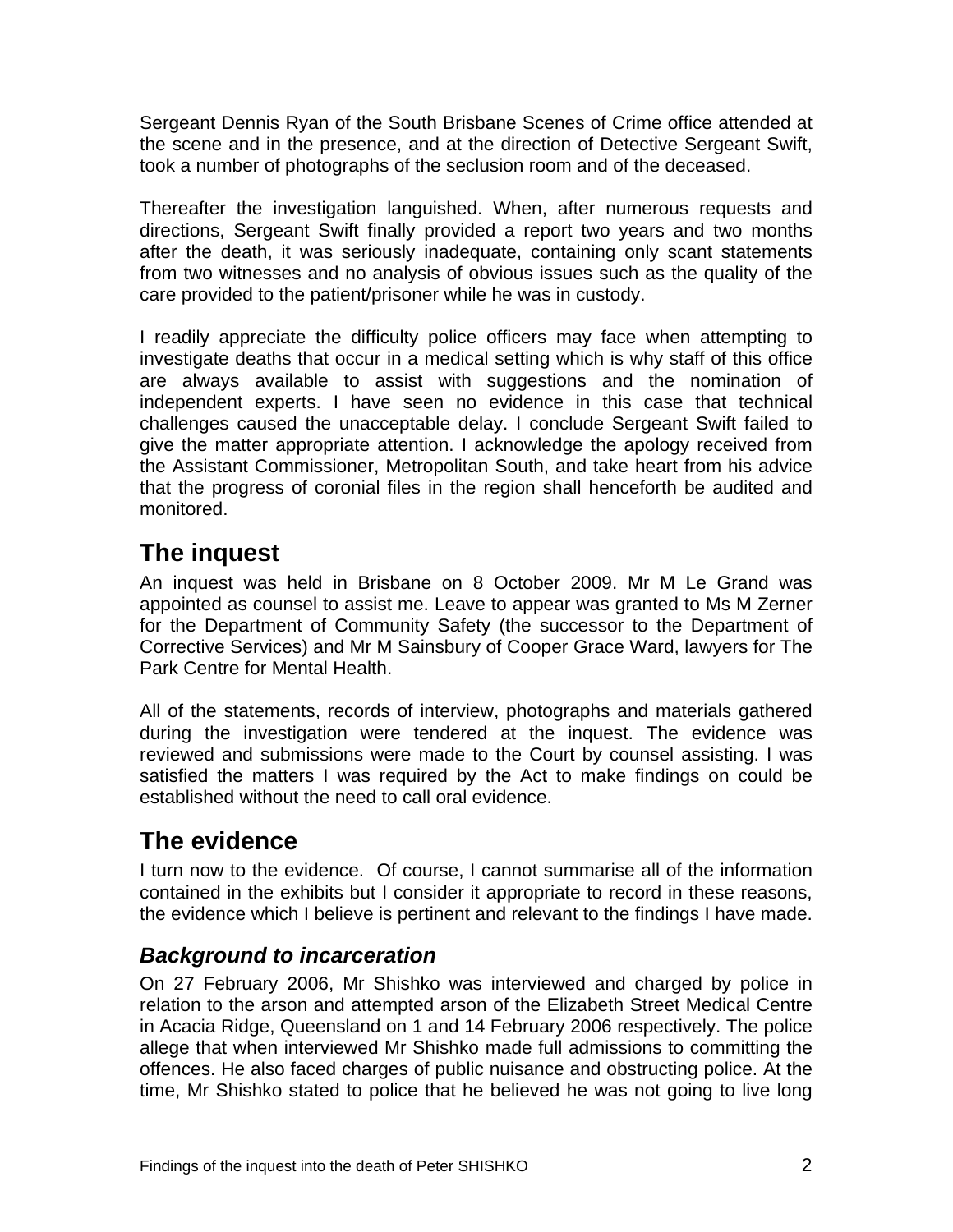<span id="page-4-0"></span>enough to face trial because he had been diagnosed as morbidly obese with a limited life expectancy.

Mr Shishko appeared in the Richlands Magistrates Court on the date he was charged and was remanded in custody. He was transferred to the Arthur Gorrie Correctional Centre on 3 March 2006. Three months later, on 2 June 2006, he was transferred to The Park Centre for Mental Health in Wacol as a result of mental health issues identified during his incarceration.

Mr Shishko had not previously been charged with any criminal offences but in the early part of 2006, it seems his mental state deteriorated significantly.

### *Deceased's medical care*

Mr Shishko had been suffering from bipolar affective disorder (BPAD) for at least 25 years but apart from two inpatient admissions in the 1980s it was apparently reasonably well controlled. It is notable that his father was also diagnosed with schizophrenia and a sister with BPAD.

He obviously suffered a significant relapse when imprisoned and was transferred to the Park as a result of increasing mania leading to him being too difficult to manage in the general prison setting.

In addition to BPAD, hospital records document Mr Shishko's ailments as including sleep apnoea, hypertension and hypercholesterolemia. At the time of his death his weight was recorded at 165 kg.

The records detail that throughout his admission Mr Shishko was placed in seclusion on numerous occasions due to his aggressive behaviour.

On 15 June 2006, while in seclusion in the Bandicoot medium secure unit, it was noted Mr Shishko's feet and lower limbs were swollen but it seems no investigation of the cause was undertaken.

It is apparent that his treating doctors had some difficulties in designing a pharmacotherapy regime that addressed all his symptoms without significant side effects.

While at The Park, Mr Shishko was prescribed the following medication:

- 1) Aspirin 300mg in the morning;
- 2) Candesarten, an anti-hypotensive 16mg in the morning;
- 3) Atorvastatin, for cholesterol 40mg in the morning;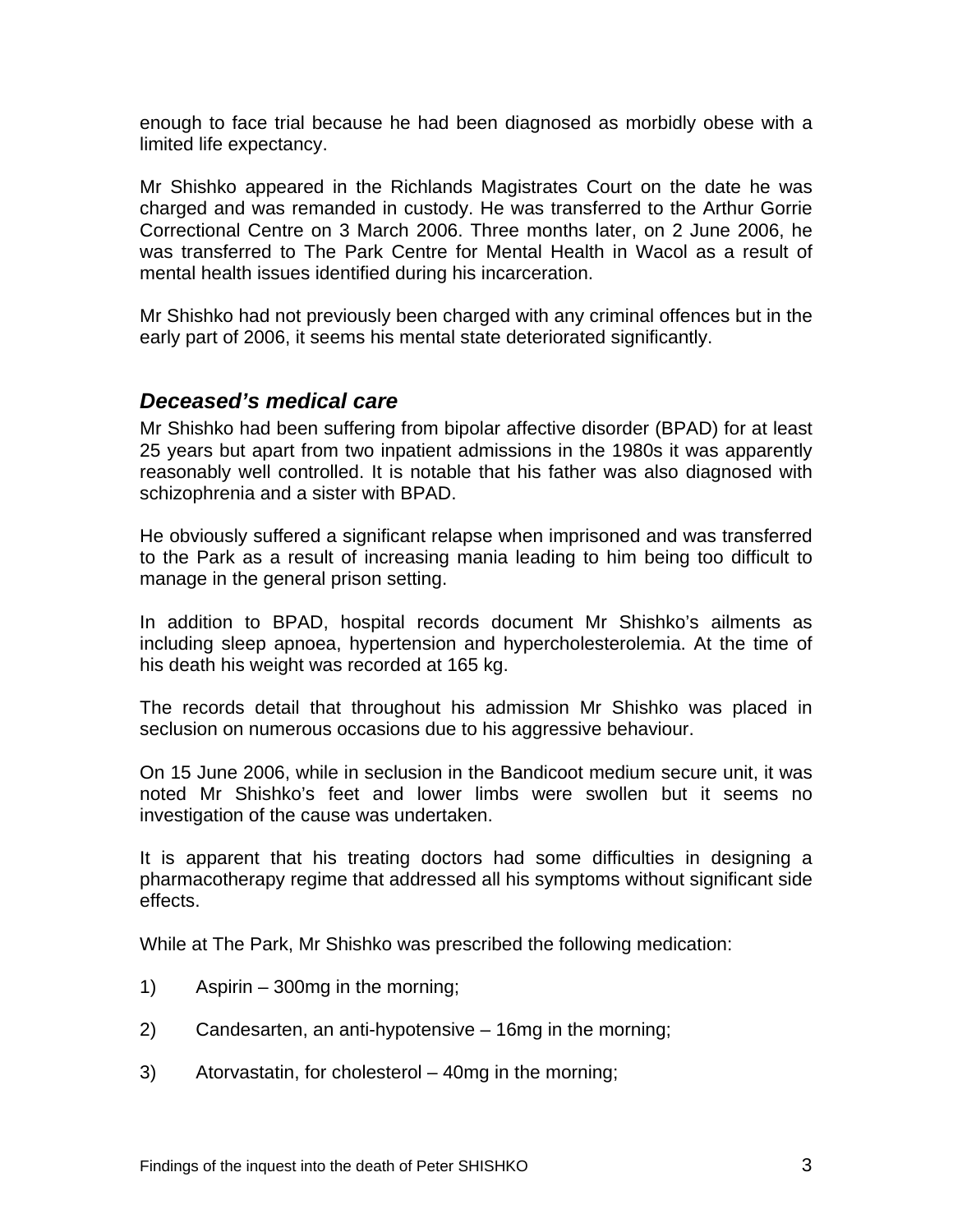- 4) Diazepam, a sedative 10mg four times daily;
- 5) Lithium, for the bi-polar disorder 500mg twice a day;
- 6) Olazapine, an anti-psychotic 15mg daily; and
- 7) Quetiapine, an anti-psychotic 150mg daily

#### **Circumstances of Death**

Shortly before 11.00pm on 17 June 2006 he was again placed in the isolation room in the Bandicoot unit due to antisocial behaviour including elevated mood and acting aggressively. Staff believed that there was an unacceptable risk that he would assault other persons in the unit.

Ms Janeen Fraser, a registered nurse recalls that when she commenced duty at 11.00pm on that day, Mr Shishko was already in the seclusion room.

In accordance with usual practice Mr Shishko was subject to 15 minute visual observations from the commencement of Nurse Fraser's shift. This consisted of the nurse looking through a clear window in the entry door to the seclusion room.

Nurse Fraser recalls making a check of Mr Shishko at 1:45am and noting that he was apparently asleep. She was aware he suffered from a form of sleep apnoea which caused him to have an irregular breathing pattern during sleep. She recalls standing at the observation window and observing Mr Shishko's breathing, watching his chest rise and fall. She could also hear him breathing loudly.

When Nurse Fraser returned to the seclusion room at 2.00am she could not see that he was breathing. The discharge summary prepared soon after the death states that he was found on the floor but this is not mentioned in the nurse's statement.

She called for the assistance of other staff working at that time and entered the seclusion room to check on Mr Shishko's non-responsiveness.

A "Code Blue" was called and cardiopulmonary resuscitation was commenced immediately. Nurse Donald McKee and Nurse Cathy Herron also entered the observation cell with Nurse Fraser. Nurse Manager Charles Clist notified the Queensland Ambulance Service. Ambulance officers arrived at the unit at 2:14am and continued the unsuccessful attempts to resuscitate Mr Shishko.

Mr Shishko was pronounced dead at 3.00am

His relatives were advised and Mr Shishko's eldest half sister, Amelia Campbell, attended the John Tonge Centre and viewed and identified Mr Shishko's body on Sunday 18 June 2006.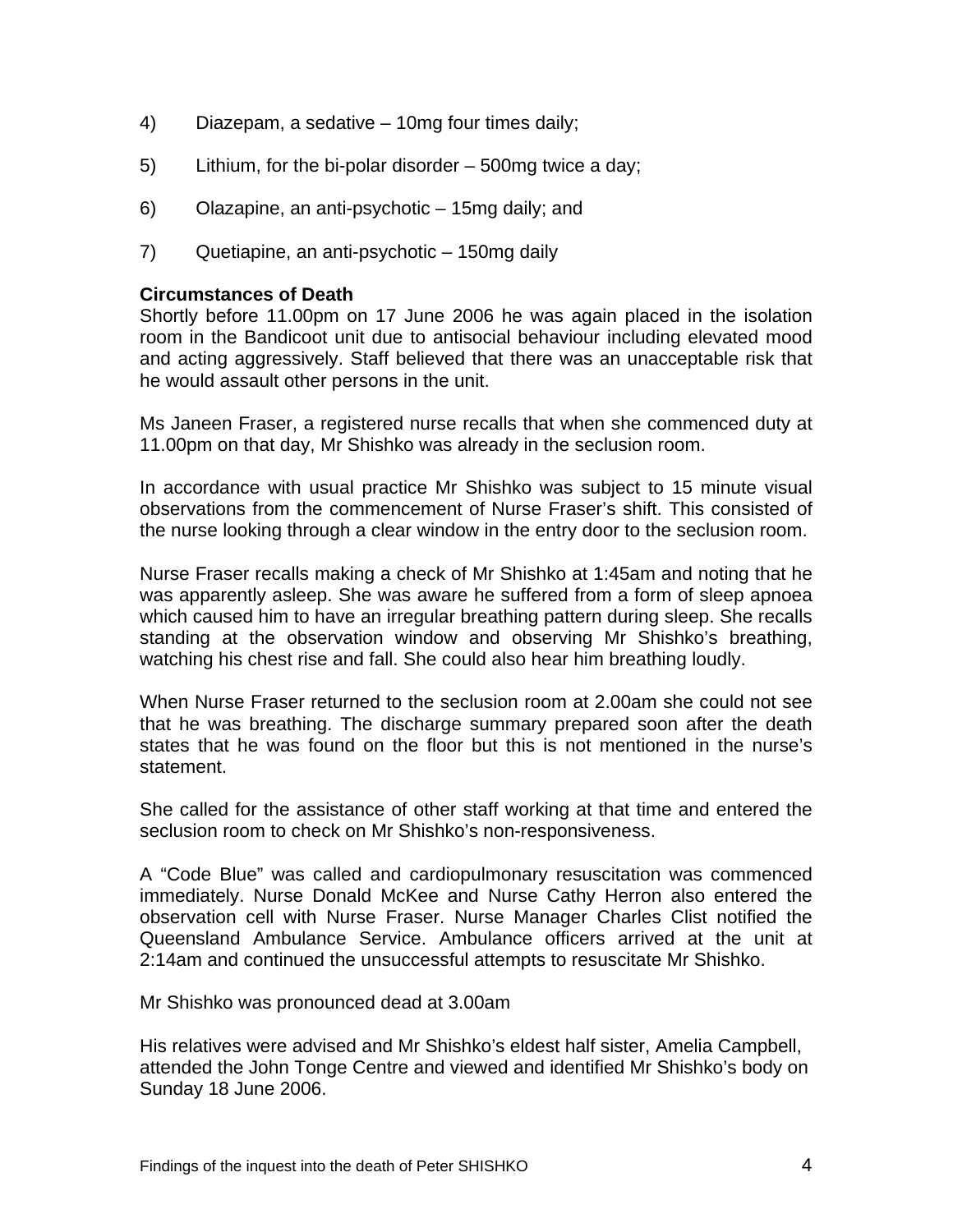# <span id="page-6-0"></span>*The autopsy*

An autopsy was undertaken by a forensic pathologist Dr R Williams on 19 June 2006 at the John Tong Centre. Dr Williams noted that the body showed no signs of recent injury although there were signs of recent therapy being two defibrillator pads on the body, one on the right upper chest and another on the left lateral chest. An internal examination noted that there was severe atherosclerosis in the left anterior descending artery and mild atherosclerosis in the right coronary and left circumflex coronary arteries. Dr Williams concluded the main cause of death as coronary atherosclerosis. She based this conclusion on the circumstances surrounding death and the post mortem findings.

Dr Williams said:

*"This man most likely suffered a fatal abnormal heart rhythm (arrhythmia) induced by impaired blood supply to the heart. Further, sleep apnoea and morbid obesity are considered significant other conditions relevant to death. This is because both these conditions are known to increase the risk of developing fatal arrhythmias."* 

### **Forensic toxicology**

An analysis of three specimens of femoral blood was undertaken at the Forensic Toxicology Laboratory of Queensland Health Scientific Services and a certificate issued of the results dated the 18th August 2006 showing:

- Alcohol Not Detected (less than 10mg/100ml)
- Diazepam 0.2 mg/kg
- Nordiazepam 0.2 mg/kg
- Oxazepam 0.02 mg/kg
- Temazepam 0.03 mg/kg
- Olanzapine 0.35 mg/kg
- Quetiapine 0.2 mg/kg
- Lithium  $-4$  mg/kg

Dr Williams reviewed the toxicology analysis and wrote: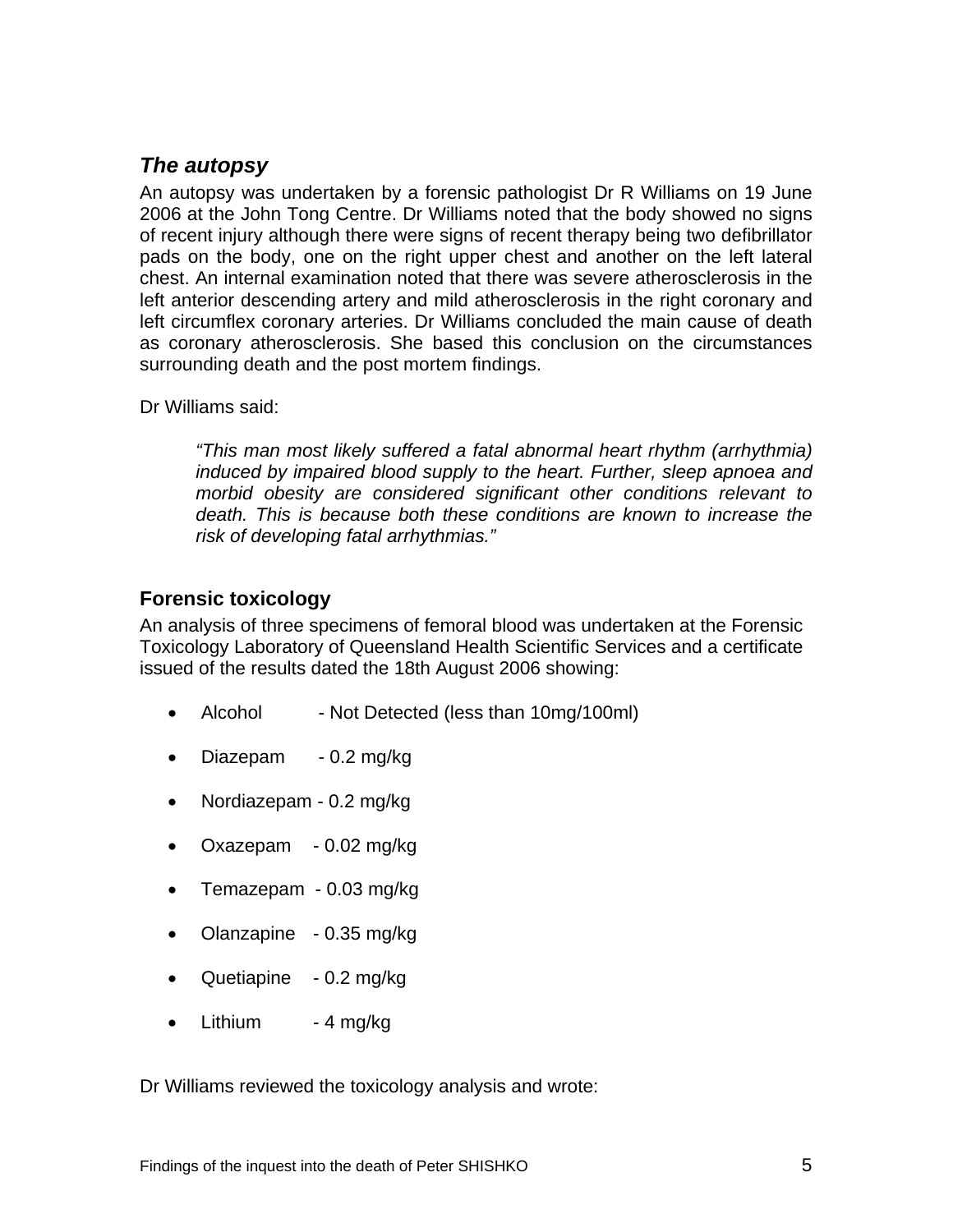<span id="page-7-0"></span>*"Toxicology identified a number of medications in the blood sample Olanzapine, an anti-psychotic agent was present at a concentration above therapeutic range but well below the fatal range. Quetiapine and Lithium, also anti-psychotic agents, were both detected at levels within therapeutic range. Diazepam, an anti-anxiety agent, and Nordiazepam, a metabolite of Diazepam, were identified at concentrations within therapeutic range. Oxazepam, another anti-anxiety agent was detected at a sub-therapeutic level. Temazepam, a sedative/hypnotic medication was present at a subtherapeutic concentration."*

# *Findings required by s45(2)*

### **Identity of the deceased**

The deceased was Peter Shishko, who was born in Brisbane on 25 August 1958.

### **How he died**

Mr Shishko died from natural causes while being detained at a mental health facility pursuant to an involuntary treatment order.

### **Place of death**

Mr Shishko died at The Park Centre for Mental Health at Wacol in Queensland.

# **Date of death**

Mr Shishko died on 18 June 2006

# **Cause of death**

Mr Shishko died of an abnormal heart rhythm (arrhythmia) induced by atherosclerosis while suffering from sleep apnoea, morbid obesity and while heavily sedated with prescribed psychotropic drugs.

# **Recommendations**

Section 46 of the Act authorises a Coroner conducting an inquest to comment on anything connected with a death that relates to public health or safety, the administration of justice or ways to prevent deaths from happening in similar circumstances in the future.

The circumstances of Mr Shishko's death raised a number of concerns which were the subject of further investigation. They were: -

• Whether the cocktail of prescription drugs found in Mr Shishko's blood contributed to his death by suppressing the cardiopulmonary system and by exacerbating the pre-existing medical conditions such as sleep apnoea;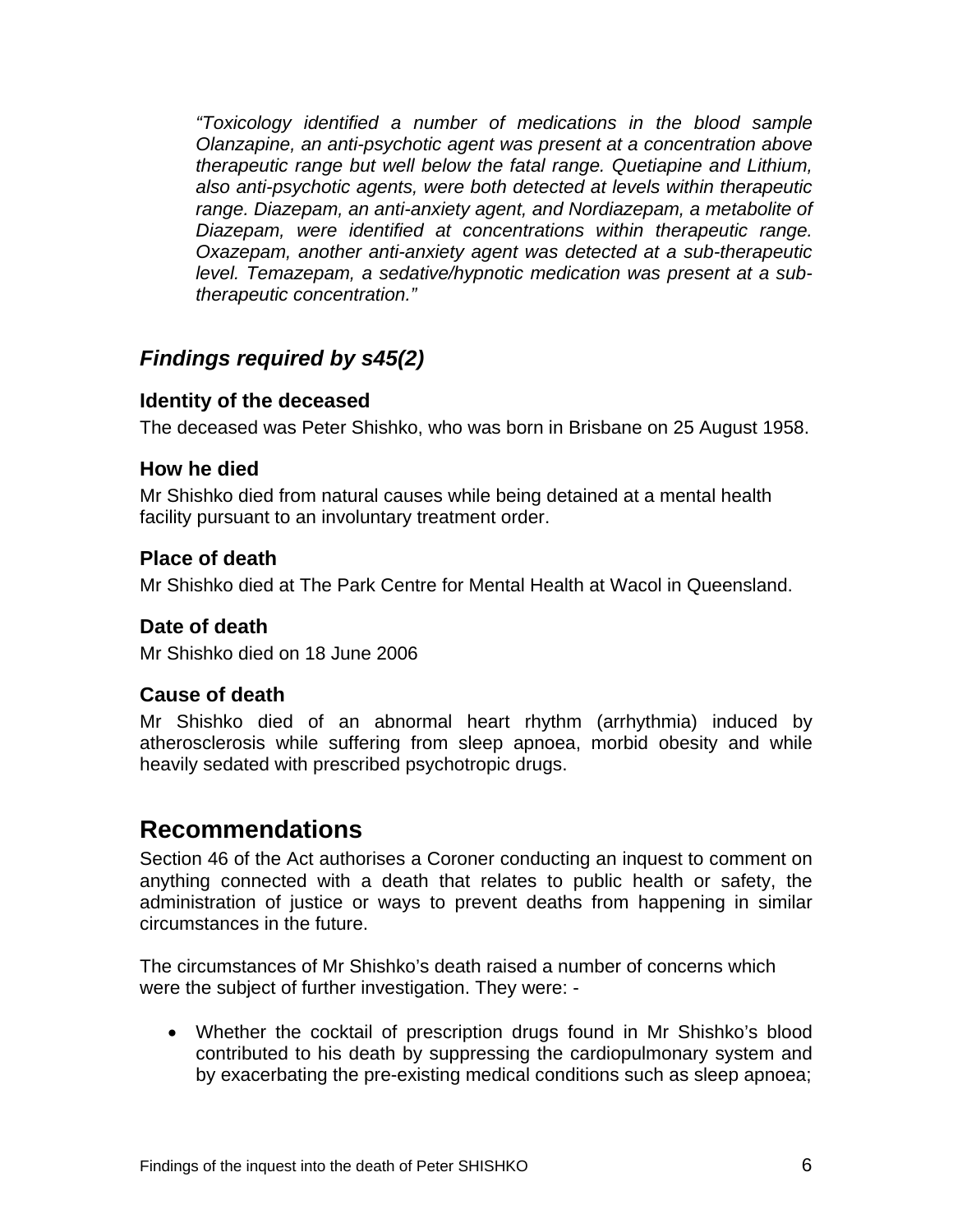- Whether the swelling of Mr Shishko's feet and lower limbs on 15 June 2006 was appropriately responded to;
- How Mr Shishko came to have Olanzapine at a concentration above therapeutic range in his blood at the time of death; and
- Whether it was appropriate to prescribe several drugs of like effect simultaneously, that is, Olanzapine, Quetiapine and Lithium, all antipsychotic agents, together with Diazepam, Nordiazepam, Oxazepam, all anti-anxiety agents and Temazepam, a sedative/hypnotic.

As a result, a consultant psychiatrist, Dr J G Reddan was briefed to provide an advice on the appropriateness of the medication regime. She was asked to comment on the possible interactions, contra-indications and physiological effects, in general, and on the cardiac pulmonary system of a person with diagnosed sleep apnoea, in particular.

In summary, Dr Reddan observed and concluded:

- Mr Shishko's morbid obesity greatly complicated the treatment of his medical and psychiatric conditions.
- The doses of psychotropic medication he was administered would not place a reasonably healthy man of his age at marked risk.
- The use of two antipsychotics at the same time is not ideal and should have been avoided.
- Any sedative medication was likely to exacerbate the hypoxic effects of sleep apnoea.
- The use of diazepam as a sedative was not an ideal choice of benzodiazepine in Mr Shishko's case because there was a foreseeable risk its accumulative sedative affects would exacerbate the hypoxic effects of sleep apnoea, leading in turn to him being more likely to develop an arrhythmia in the setting of a diseased heart.
- Mr Shishko's medical conditions were not sufficiently appreciated or attended to: For example:-
	- there is no record of regular blood pressure recording, even weekly, or of any review of his cardiovascular status;
	- when Mr Shishko was noted to have swollen feet and lower legs on 15 June and 16 June 2006, his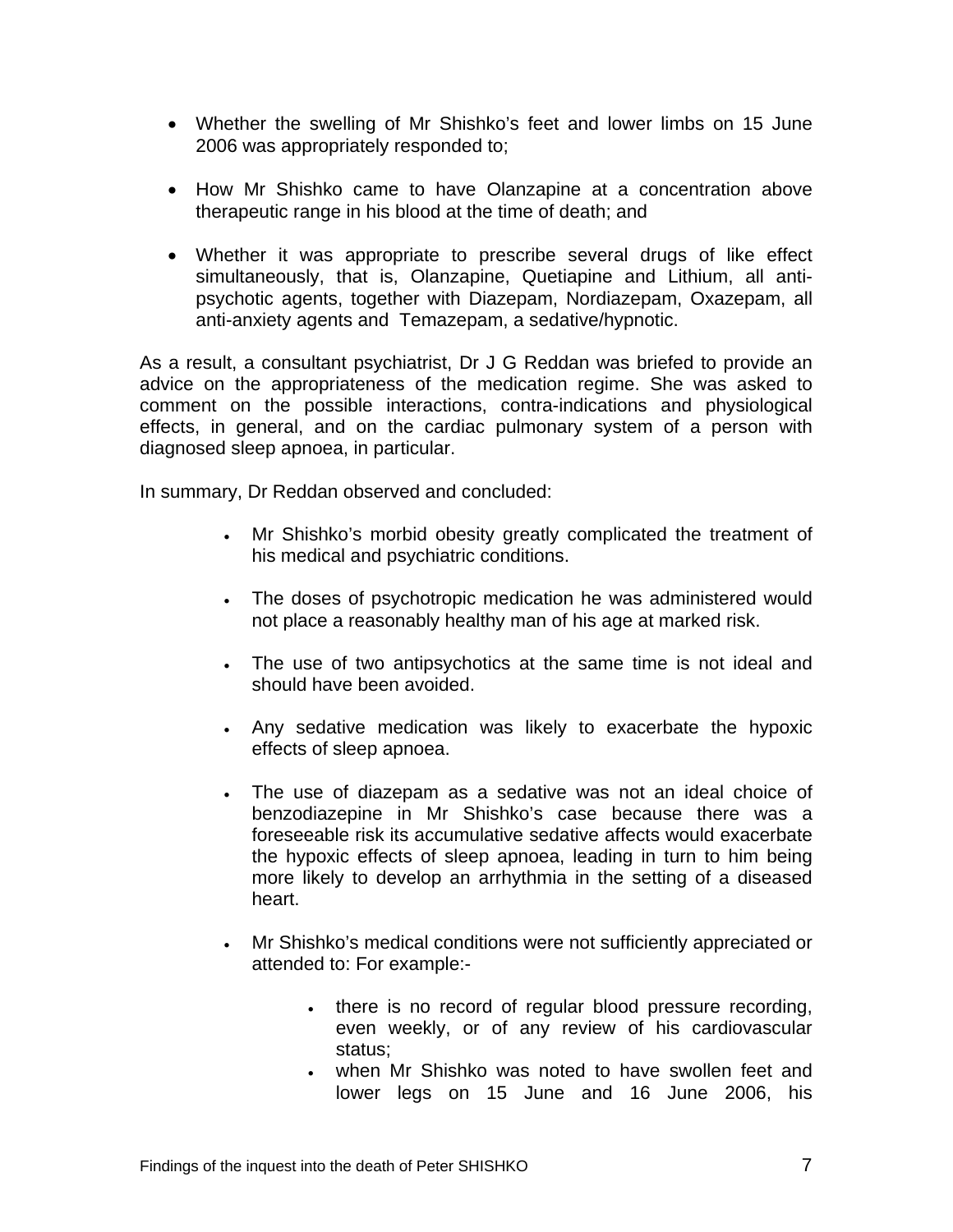cardiovascular system should have been examined, looking for signs of early cardiac failure; and

• it seems he was not provided with a continuous positive airway pressure (CPAP) machine as previously had been recommended.

Dr Reddan concluded:

*However, as previously stated, Mr Shishko's psychiatric management was not particularly unusual, and the doses of drugs he was given again were not excessive ordinarily for a relatively fit and healthy middle aged man. There is no evidence that the medications administered to Mr Shishko played more than a possible or indirect role in his death. As previously stated, Mr Shishko's medical condition was such that he may well have died suddenly at any time. However the records from The Park indicate that insufficient monitoring of his medical condition was undertaken during the admission and a sign of possible cardiac failure was not sufficiently attended to.* 

The Director of Clinical Services of Queensland Health, Dr Terry Stedman candidly accepted the main thrust of Dr Reddan's findings. He wrote:-

*Overall, Dr Reddan's comments are not unreasonable and I agree that a greater attention to the medical care of a person such as Mr Shishko should be expected in a facility such as this. I also agree that these omissions conceivably played an indirect role in the outcome.* 

Dr Stedman also conceded that consideration should have been given to the use of the CPAP machine by Mr Shishko later in his stay at The Park.

However, Dr Stedman disputes that Mr Shishko's swollen feet necessarily related to imminent cardiac failure and suggests that noting the physical signs and taking a history was a "*reasonable exercise of clinical judgment."*

With respect, Dr Stedman is wrong when he suggests the autopsy findings did not suggest these symptoms indicated cardiac failure. The autopsy report noted; *"On 15 June 2006 swelling of his feet and lower limbs was noted. This may be an indication of heart failure."* 

The Court was informed The Park has developed a local policy from the "Acute Sedation Guidelines" and recently commenced work using the National Safety Priority on "clinical deterioration" to ensure observation of patients are more closely linked to necessary follow-up actions.